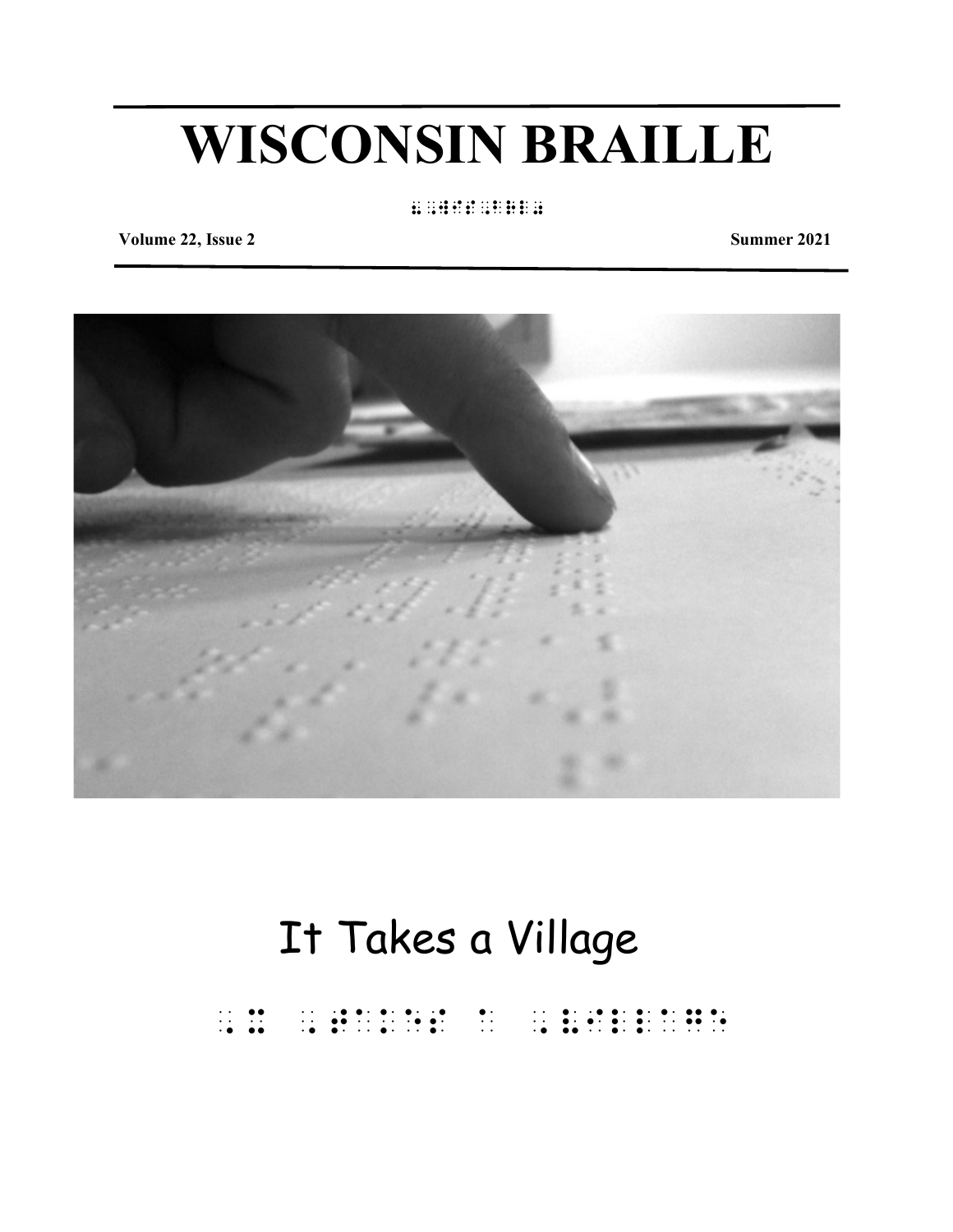# **WISCONSIN BRAILLE**

8,wis,brl0

**Volume 22, Issue 2** Summer 2021

As we all know, "it takes a village." It takes a village to support and nurture braille literacy. Here in Wisconsin many parents, teachers, TVIs, librarians and transcribers are dedicated to seeing our blind youth become proficient in braille reading and writing. You are the village and Wisconsin Braille is proud to be counted among your numbers. The village is also comprised of many individuals and organizations beyond just the state of Wisconsin. In this issue of our newsletter we recognize **Seedlings** and **Braille Institute** as just two such organizations.

The story of our larger village begins with the story of **Seedlings.** 

In 1984 a shy woman, Debra Bonde, wanted to find a volunteer job she could participate in without having to talk to anyone. She signed up for a braille transcription class in hopes of being able to transcribe books in the solitude of her basement in Detroit. Debra began transcribing popular children's books, like *Oh, The Thinks You Can Think!*. She printed them on a braille embosser her father had made, and sold them for just the cost of the paper.

Word spread among parents and teachers of blind children, and demand grew for more of her books. Friends helped her to form a nonprofit so she could start getting grants and donations to help with production costs. She named it **Seedlings Braille Books for Children** because she believed that if you give a child a book, the love for reading will grow. That first year, she embossed 221 books.

From its humble beginnings 37 years ago, **Seedlings** has produced and distributed more than 600,000 books across the world. They give half of their books away for free. The other half are sold for an average price of only \$10 each, about half the cost of producing them.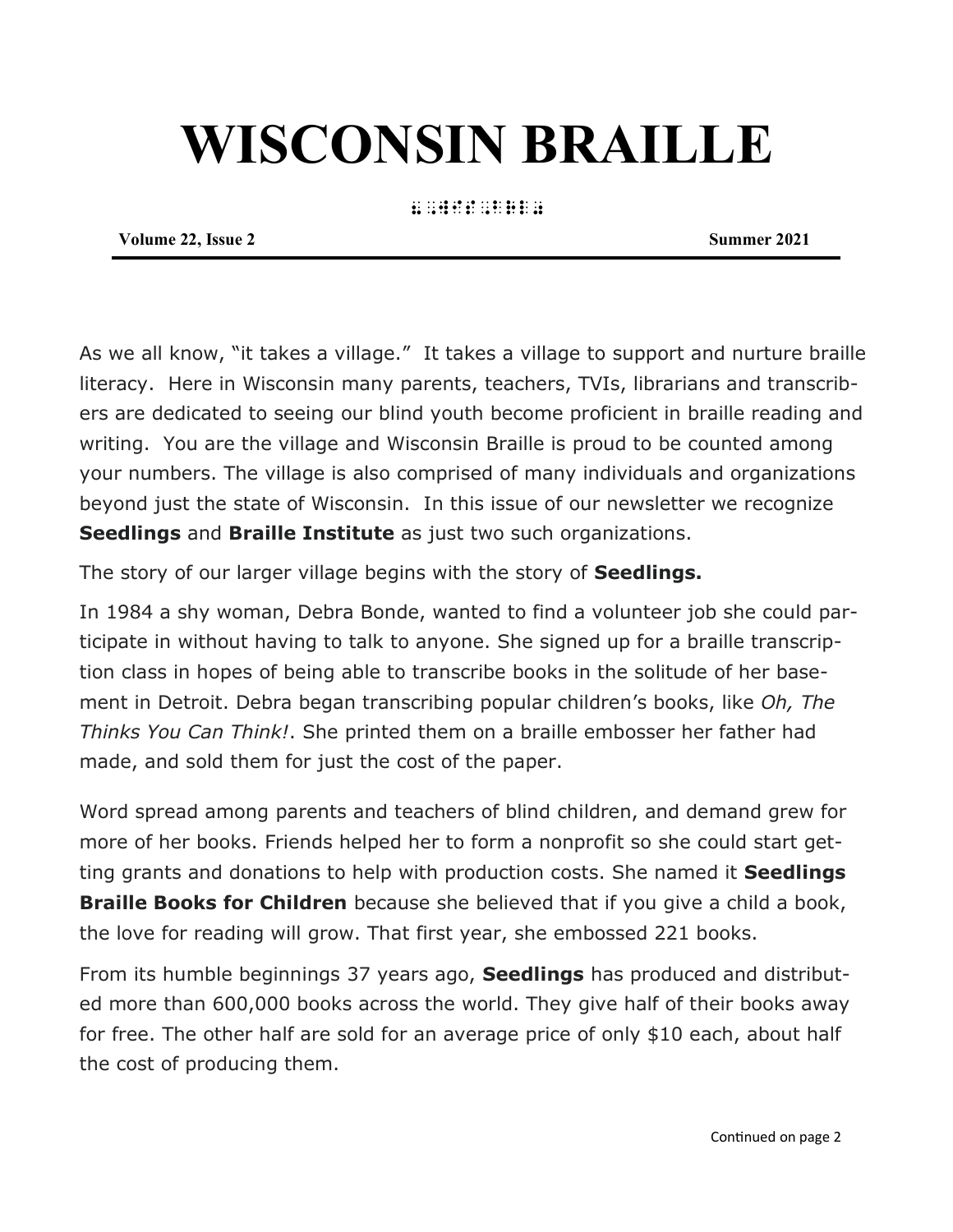Skip forward to the year 2000, when **Braille Institute** sponsored the first **Braille Challenge.** This challenge was offered to children living in the Los Angeles area. In 2003 Braille Institute began partnering with other organizations and formed an advisory committee to make the Braille Challenge [accessible](https://en.wikipedia.org/wiki/Accessible) to all children across the [United States](https://en.wikipedia.org/wiki/United_States) and [Canada.](https://en.wikipedia.org/wiki/Canada) That year, 200 students from 28 states and four Canadian provinces traveled to participate in the regional events, sending 55 fi-nalists to [Los Angeles](https://en.wikipedia.org/wiki/Los_Angeles) to compete for the 2003 Braille Challenge title. Wisconsin sent a finalist to the 2003 competition. She won the challenge in her age category. Participation in the Braille Challenge has doubled since 2003 and Wisconsin continues to send participants to the finals in Los Angeles.

Of course, last year the finals were interrupted by COVID-19. The finals did not get cancelled. Instead, "The Wisconsin Center for the Blind and Visually Impaired announced that Ellie from Wausau School District was a Braille Challenge Finalist! She placed in the top 10 of her age category for the Braille Challenge preliminaries and qualified to compete in the Braille Challenge Finals. Ellie said, 'Being a good reader and writer is important for everyone.' Congratulations and good luck!"

Thank you to our entire village, those here in Wisconsin and across the country!

*(Sources for this article came from (1) goodnewsnetwork.org/seedlings-braillebooks-for-children-blog/ comes this story, (2) Braille Institute, (3) WCBVI and (4) the Wausau School District website.)*

### **A Braille Resource for Students in Wisconsin**

By Dawn Soto, Director of Outreach, WCBVI

The Outreach Department at the Wisconsin Center for the Blind and Visually Impaired (WCBVI) offers many services to support Wisconsin students who are blind and have low vision. Accessible Educational Materials (AEM) are designed or converted so that the content is usable across a wide range of students and may include multiple formats (i.e. print, digital, braille, audio, video). Braille is just one example of an Accessible Educational Material. The link to the WCBVI AEM department is <https://www.wcbvi.k12.wi.us/outreach/aemc/>

Continued on page 3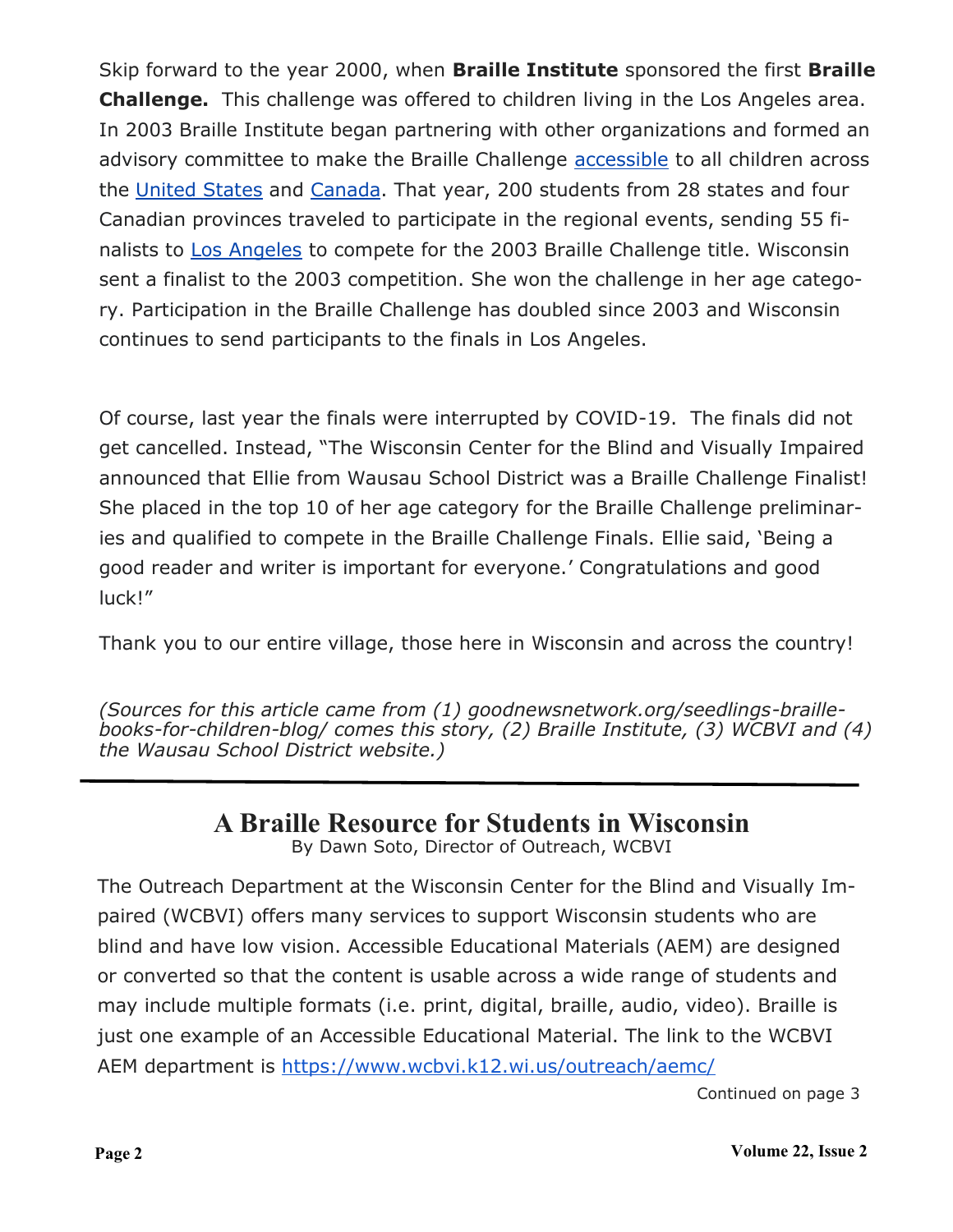Continued from page 2

Teachers, parents, librarians and transcribers can find many resources that benefit braille readers by accessing the WCBVI AEM supports and services.

1) WCBVI AEM provides research so that Local Education Agencies (LEAs), or school districts, can purchase accessible educational materials in braille (and other alternative formats) for Wisconsin students aged 3 - 21.

2) WCBVI AEM works with the Office of Student Assessment (OSA) and the Office of Educational Accountability (OEA) to ensure high quality testing materials are transcribed and purchased for all Wisconsin students. We also collaborate with OSA, OEA and Wisconsin educators to address issues related to test bias for students who are blind and have low vision.

3) WCBVI AEM has hosted the Midwest Braille Conference. This is a major professional development opportunity for transcribers, teachers, paraprofessionals, and others.

4) WCBVI AEM offers braille training for professionals or any Wisconsin stakeholder interested in learning braille and support for those interested in becoming a certified braille transcriber.

5) WCBVI AEM offers more information about braille at [https://](https://www.wcbvi.k12.wi.us/outreach/aemc/braille/) [www.wcbvi.k12.wi.us/outreach/aemc/braille/](https://www.wcbvi.k12.wi.us/outreach/aemc/braille/) and offers specialized help regarding braille at their Outreach Services. To request such services go to [https://](https://forms.gle/29muPAkQVpWnKwZz5) [forms.gle/29muPAkQVpWnKwZz5](https://forms.gle/29muPAkQVpWnKwZz5)

#### **Interesting Fact:**

**Individuals with Vision Loss Dream:** People who are visually impaired are just as likely to experience vivid dreams as anyone else. The main difference is that those dreams are dominated by senses other than sight. For example, someone who is blind might dream primarily with sounds, smells, and tastes.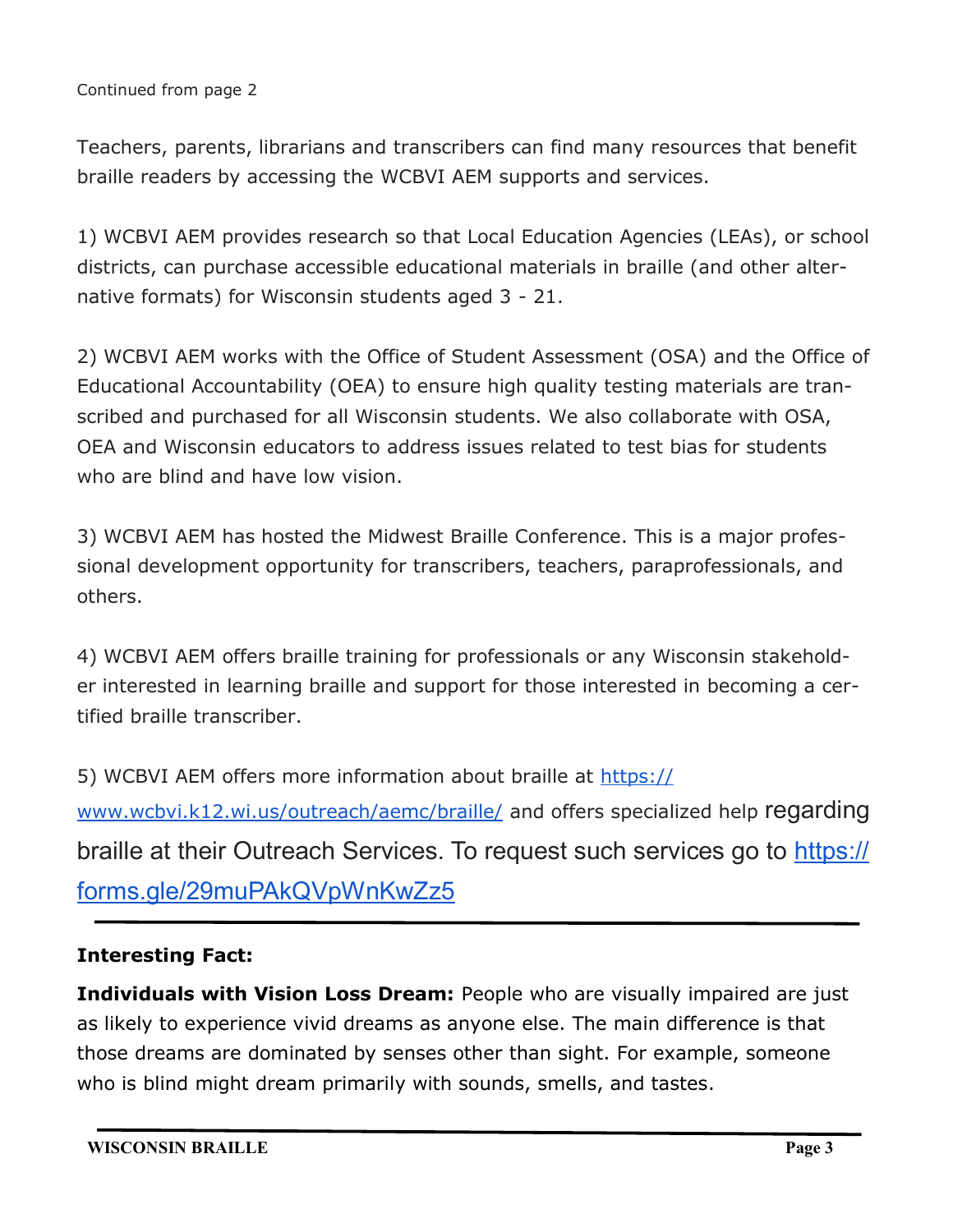## **Meet Wisconsin Braille Board Member**

## **William Dieck**

Hi! My name is William Dieck, and I've been the webmaster for WISBRL since September 2019. In that short time, I've updated and improved several of our web pages, and continue to maintain them with up-to-date info. I joined as a board member in Spring 2020. I'm excited to contribute to WISBRL.

If the last name seems familiar, it's likely because my wife Leanette is the current Vice-President of WISBRL, and an active TVI. All it took was a few technical questions, and she got me involved. We also have two children - one in college for education and one still in high school.

I've lived in Wisconsin my whole life, but in a dozen different cities, including Blue Mounds where I currently live. I graduated UW-Whitewater with a degree in Education almost two decades ago, but I did not teach for very long. For the past several years, I've worked at Epic in Verona, which makes and supports medical software. Working in the tech sector gives me many tech-savvy friends to pitch ideas to regarding our website, and I'm often able to figure out technical issues. But I also want to hear from you with any suggestions you may have. If you have questions or comments regarding our website, please reach out to me at webmaster@wisbrl.org.

Cheers!

#### **Wisconsin Braille Board Meetings Are Always Open to the Public**

Please join us for our next virtual meeting

Saturday, July 17, 2021

10:00-12:00

Please contact **william.dieck@gmail.com** to receive an email invitation to the Zoom Meeting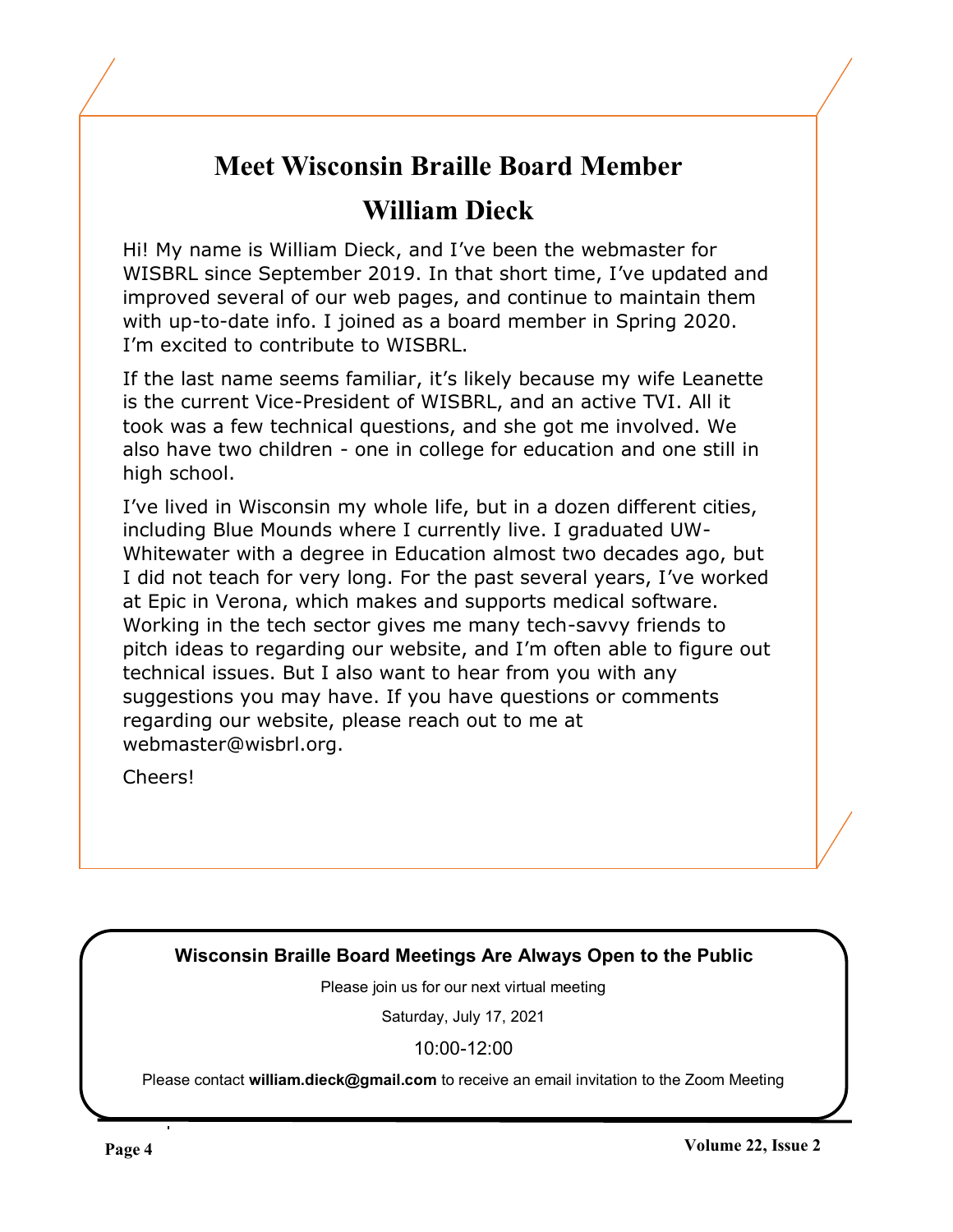#### **FOR THE BENEFIT OF THOSE WHO SEE**

Dispatches from the World of the Blind by Rosemary Mahoney

The author of this book had her first encounter with a blind person 30 years before she wrote it. She decided, fourteen years later, before she went to Tibet, that her ignorance about blind people could somehow "hurt both them and me." This book is proof that she is no longer ignorant about blind people! She blends science, history, and firsthand reporting to investigate blindness and blind people. Her travels to Tibet took her to Braille Without Borders, the first school for the blind there. Sabriye Tenberken, the blind founder of the school, provided her with an example of what blind people are capable of. She was so fascinated and impressed by what she learned from the blind children of Tibet that she went on to investigate the history of blindness, a fascinating part of this book.

As part of her research, she spent three months teaching at Tenberken's international training center in Kerala, India. Her experience there revealed not only the misapprehensions and shocking oppression endured by the world's blind, but also demonstrated their resilience, integrity, ingenuity, and strength.

By living among the blind, she gives the reader stories of individuals,

revealing their "quality of ease that seems to broadcast a fundamental connection to the world".

In a way, this feels a bit like a "coming of age" story for the author in relation to her growth in understanding of blindness. When she was a senior in college, she had an accident while playing squash that caused a serious tear in her cornea. When she was lying in bed the night of the accident, she felt that "surely being blind was like being buried alive." She was certain then that she would rather die than lose her eyesight. By the end of her term of research, and the end of the book, she has discovered that the life of blind people can be as rich and rewarding as any human being.

This book is available in braille through the National Library Service, and it is also available as an audio book.

Book review by Cindy Collins

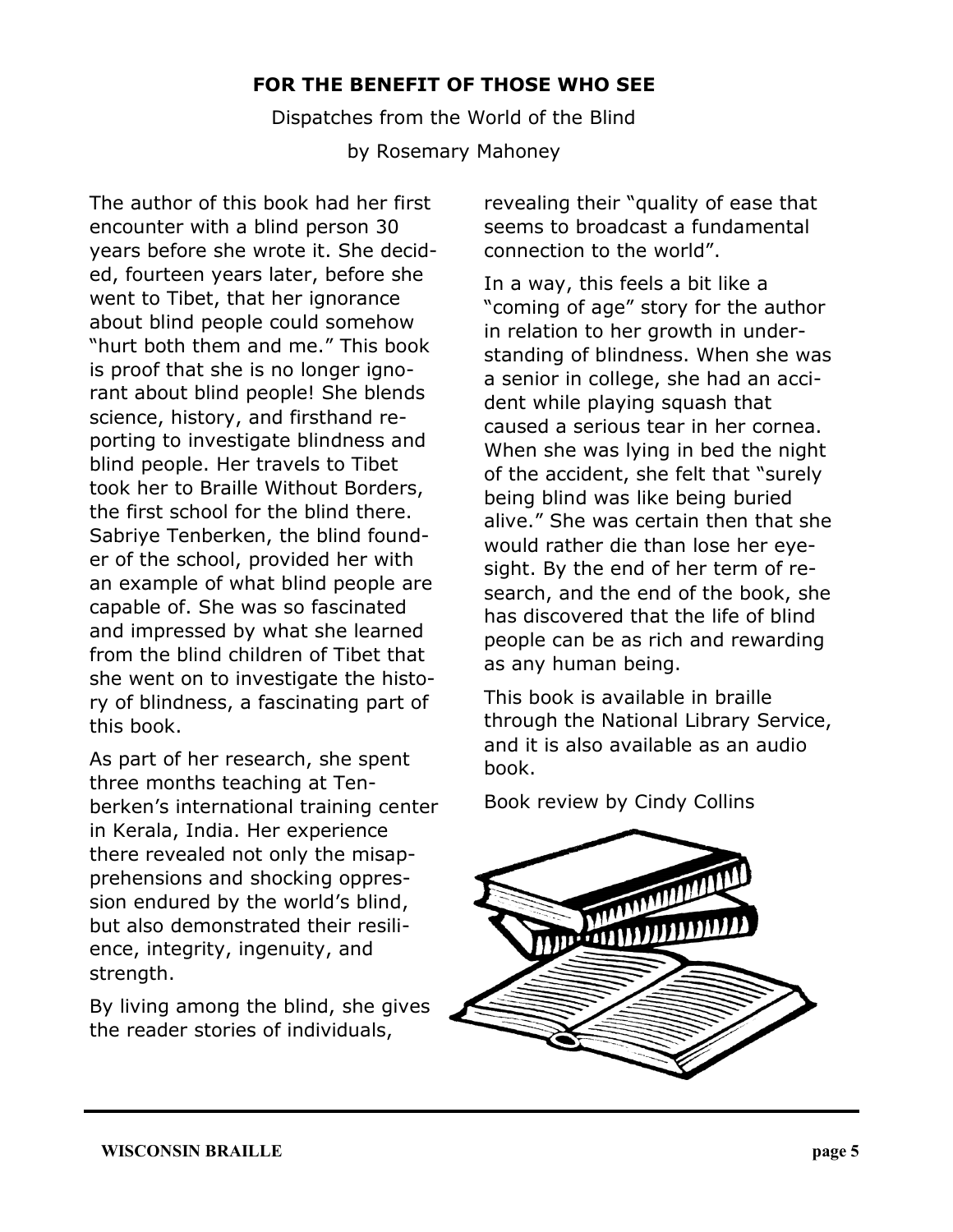## **Meet Our New Braille Corner Expert: Julie Sumwalt**

,jULIE ,sUMWALT

 Oddly enough, my journey to braille began with sign language interpreting. I was having trouble finding work as an interpreter so I took a position as the Braille Coordinator for VBTI (Volunteer Braillists & Tapists), now BLTS (Braille Library and Transcription Services) in 2002.There I obtained my literary braille certification the following year.

I joined Wisconsin Center for the Blind and Visually Impaired (WCBVI) in Janesville as the third braille transcriber in 2008. Since then I have gained certifications and updates in Textbook Formatting, Nemeth, Formatting 2011, and UEB Proficiency. I'm now in the middle of braille music transcription lessons.

I was rehired by WCBVI in 2015 as the Braille Specialist to prepare the State of Wisconsin for the transition to Unified English Braille (UEB). Since then, I've led many workshops and webinars for parents, teachers of the visually impaired (TVIs), transcribers, paraprofessionals, and anyone else who is interested in all aspects of braille. I've also been privileged to organize the Midwest Braille Conference. I am now looking to present information sessions on how to draw tactile graphics (raised line drawings) with a computer in the Fall of 2021.

I've been fortunate enough to serve on the Board of Directors at various times for Wisconsin Braille and the National Braille Association (NBA). I was chair of NBA's UEB Literary Committee for a few years.

The future is wide open!

```
Hairy ABCDEFGKIJKLMnopqrstuvwryz
    < * < < < * + * k i > K I M N O & & M & + V V W X Y Z
Ga<sup>\parallel</sup>
Howe
    QbcdEfghiJRImHOpqrstuvwxyzMoon AUCDFP101JKL7NOCS\/_VVA>JZ
Wait | High Hung in im 12 app ping in ping in 12 has award in 12 app app as 22 ap
               IX PRINCIPAL SYSTEMS OF EMBOSSED TYPE
```
### **Contributors to this issue are:**

### **Cindy Collins, William Dieck, Alison McKee, Dawn Soto, Julie Sumwalt**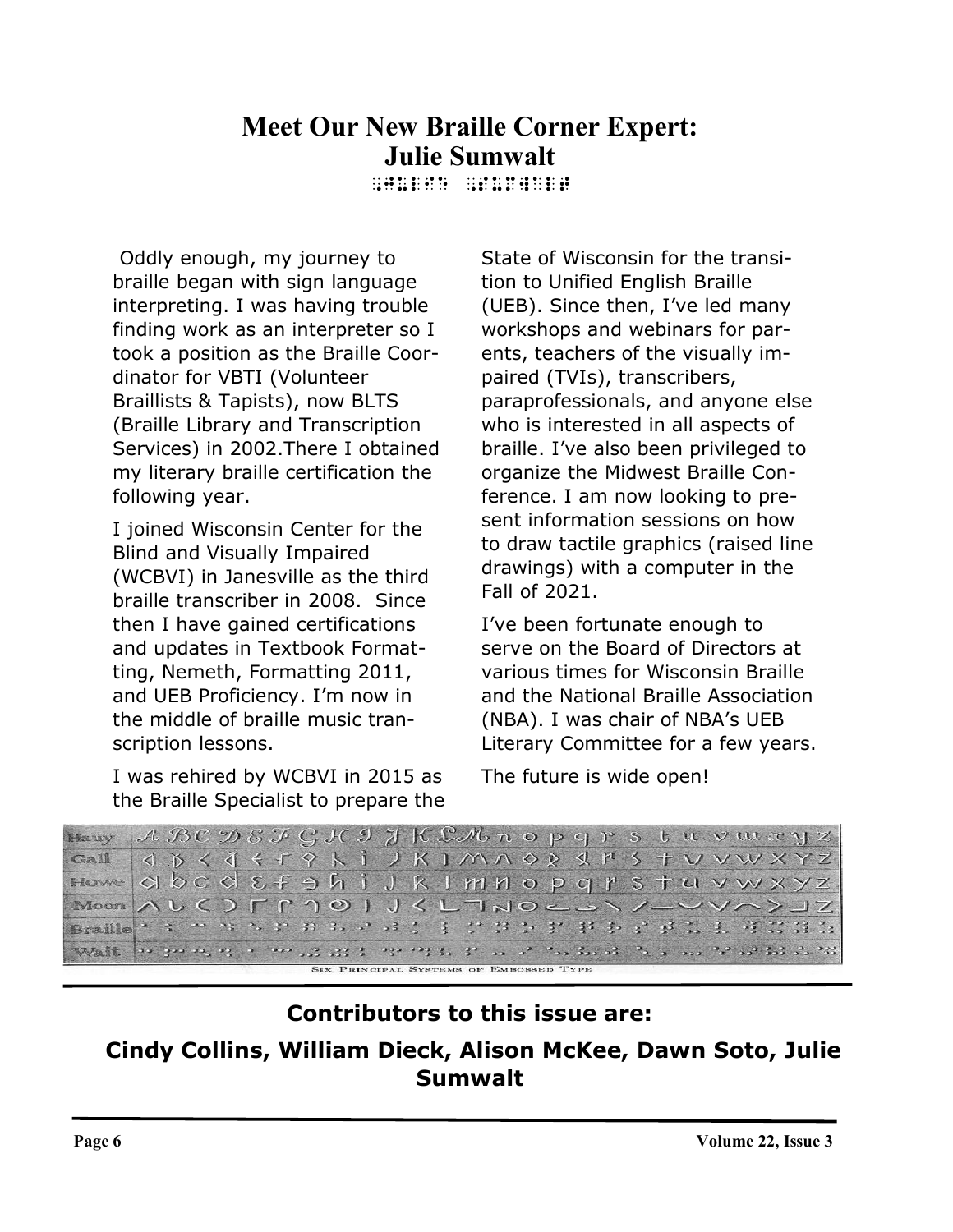## **THE BRAILLE CORNER**

,  $\frac{1}{2}$ ,  $\frac{1}{2}$ ,  $\frac{1}{2}$ ,  $\frac{1}{2}$ ,  $\frac{1}{2}$ ,  $\frac{1}{2}$ ,  $\frac{1}{2}$ ,  $\frac{1}{2}$ ,  $\frac{1}{2}$ ,  $\frac{1}{2}$ ,  $\frac{1}{2}$ ,  $\frac{1}{2}$ ,  $\frac{1}{2}$ ,  $\frac{1}{2}$ ,  $\frac{1}{2}$ ,  $\frac{1}{2}$ ,  $\frac{1}{2}$ ,  $\frac{1}{2}$ ,  $\frac{1}{2}$ ,  $\frac{1}{2}$ ,

Dear Ms. Perkins,

I work in a school district which has one braille reading student in first grade. The district has never had a braille reader before but they have wisely hired a certified braille transcriber.

The classroom teacher is very good about getting materials to be transcribed to me. I take them to the transcriber. They are transcribed in a timely fashion.

The teacher reports that, when no one who can read braille is with the student, he sometimes has difficulty with the "incidental" braille on the page. (By "incidental" braille I mean copyright information, website name, decorative illustrations not relevant to the activity etc.) I have suggested leaving out all of the "incidental" material as a solution to this problem. The teacher would like this to happen. The transcriber is reluctant to do this. These are one use transcriptions. What is your advice here?

Yours,

A TVI Helping Bridge the Needs of Teacher and Transcriber

Dear Helping Bridge,

The transcriber will be reassured by reviewing guidelines in *Braille Formats: Principles of Print-to-Braille Transcription, 2016*:

**10.1.3** Omit information repeated on each page, e.g., name, date, publisher and/or copyright information. Exception: Name and date may be retained in expendable material. Directives for use by the teacher or parent, etc., are omitted unless their inclusion is required by the requesting agency.

**6.4.1** Some illustrations, such as those inserted in print for visual appeal, may be omitted. The relationship of the illustration to the text is what is important. Consult the requesting agency. Include a statement on the Transcriber's Notes page when all illustrations of a particular type (e.g., photographs without captions) are omitted.

Sincerely,

Ms. Perkins

,mrs 4 , particular proposal (n. 1989)<br>1980 - Paris Holland, particular politica (n. 1989)<br>1980 - Paris Holland, particular politica (n. 1980)